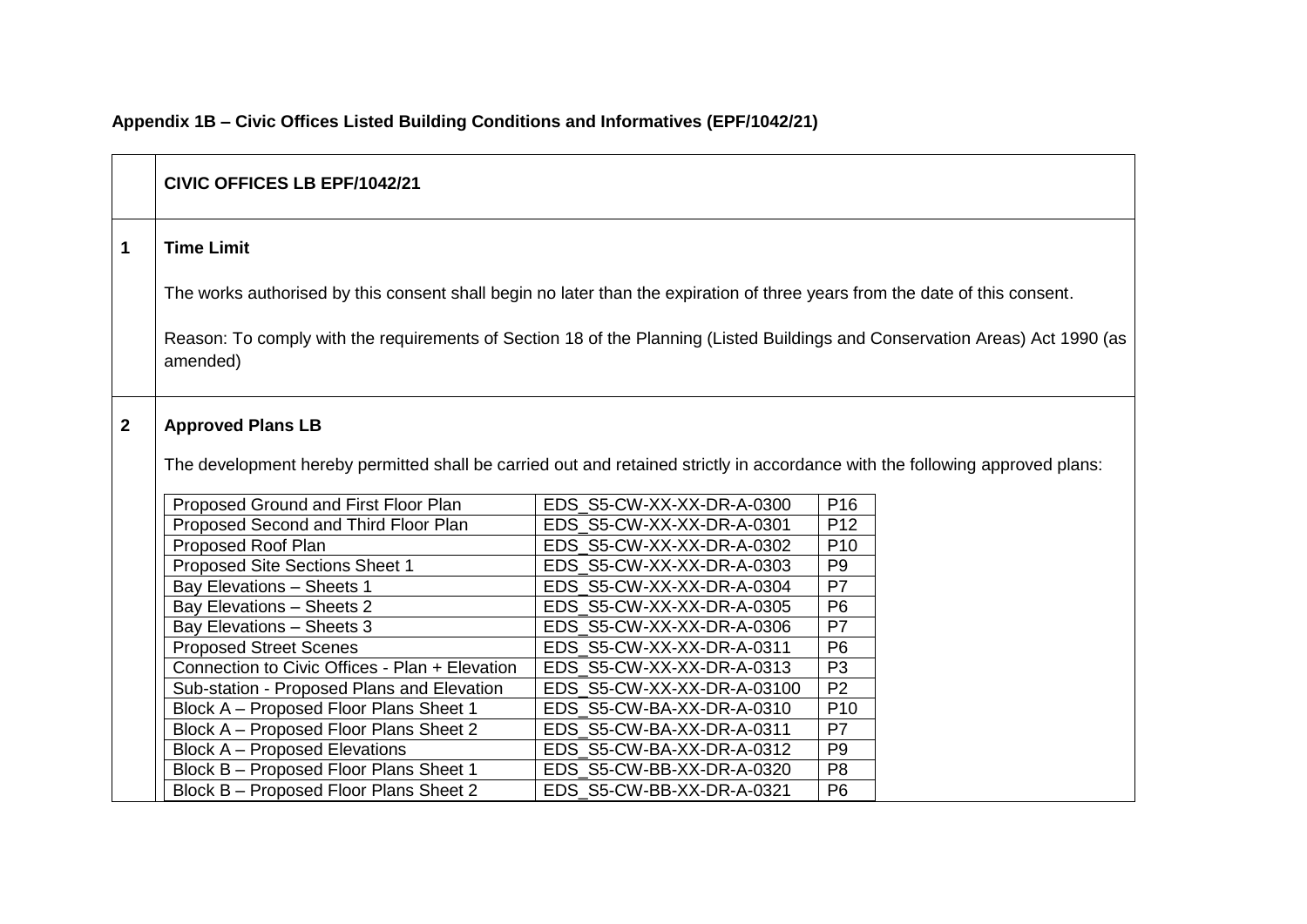|   | <b>Block B - Proposed Elevations</b>                                                                                                                                                                                                                                                                                                                                                                                                                                                                                                                                                                                                                                                                                                                                             | EDS_S5-CW-BB-XX-DR-A-0322                                                                                                                                                                                      | P <sub>6</sub>  |  |  |
|---|----------------------------------------------------------------------------------------------------------------------------------------------------------------------------------------------------------------------------------------------------------------------------------------------------------------------------------------------------------------------------------------------------------------------------------------------------------------------------------------------------------------------------------------------------------------------------------------------------------------------------------------------------------------------------------------------------------------------------------------------------------------------------------|----------------------------------------------------------------------------------------------------------------------------------------------------------------------------------------------------------------|-----------------|--|--|
|   | Block C - Proposed Floor Plans                                                                                                                                                                                                                                                                                                                                                                                                                                                                                                                                                                                                                                                                                                                                                   | EDS S5-CW-BC-XX-DR-A-0330                                                                                                                                                                                      | P <sub>10</sub> |  |  |
|   | <b>Block C - Proposed Elevations</b>                                                                                                                                                                                                                                                                                                                                                                                                                                                                                                                                                                                                                                                                                                                                             | EDS_S5-CW-BC-XX-DR-A-0331                                                                                                                                                                                      | P <sub>8</sub>  |  |  |
|   | Reason: For the avoidance of doubt and to ensure the proposals is built in accordance with the approved plans.                                                                                                                                                                                                                                                                                                                                                                                                                                                                                                                                                                                                                                                                   |                                                                                                                                                                                                                |                 |  |  |
|   |                                                                                                                                                                                                                                                                                                                                                                                                                                                                                                                                                                                                                                                                                                                                                                                  |                                                                                                                                                                                                                |                 |  |  |
| 3 | <b>Design</b>                                                                                                                                                                                                                                                                                                                                                                                                                                                                                                                                                                                                                                                                                                                                                                    |                                                                                                                                                                                                                |                 |  |  |
|   | <b>Details/Samples of External Materials LB</b>                                                                                                                                                                                                                                                                                                                                                                                                                                                                                                                                                                                                                                                                                                                                  |                                                                                                                                                                                                                |                 |  |  |
|   | Prior to the commencement of development above slab level, detailed drawings and samples of all materials (or documentary<br>and photographic details where samples are unavailable) to be used in the construction of the external surfaces of the<br>development, including any external cladding and internal cladding that is decorative and visible externally, decorative fascia or<br>panels, balustrades and glazing, hereby permitted, shall be submitted to and approved in writing by the Local Planning<br>Authority. The development shall be carried out in accordance with the approved details / samples. Please do not send<br>materials to the Civic Offices. Materials should be kept on site and arrangements made with the planning officer for inspection. |                                                                                                                                                                                                                |                 |  |  |
|   | Detailed drawings and samples shall include:<br>$\bullet$<br>Details of each envelope / roof type (1:20 @A3)<br>$\bullet$                                                                                                                                                                                                                                                                                                                                                                                                                                                                                                                                                                                                                                                        | Principal features on the facades e.g. bay studies (1:50 @ appropriate paper size)                                                                                                                             |                 |  |  |
|   | Detailed brick elements including mortar joint profile (1:20 @A3)<br>$\bullet$<br>Details of glazing and curtain walling systems including any manifestation (1:20 @A3)<br>$\bullet$<br>Key junctions/bonds between materials/finishes (1:20 @A3)<br>$\bullet$<br>Ground floor frontages including entrances, glazing and signage zones, infill panels on plant rooms etc. (1:50 @<br>$\bullet$<br>appropriate paper size)                                                                                                                                                                                                                                                                                                                                                       |                                                                                                                                                                                                                |                 |  |  |
|   |                                                                                                                                                                                                                                                                                                                                                                                                                                                                                                                                                                                                                                                                                                                                                                                  |                                                                                                                                                                                                                |                 |  |  |
|   | $\bullet$                                                                                                                                                                                                                                                                                                                                                                                                                                                                                                                                                                                                                                                                                                                                                                        | Parapets, roof edges, rooftop plant screening, lift over runs etc (1:20 @A3)                                                                                                                                   |                 |  |  |
|   | Elevational location of all joints e.g. structural, movement, panels (1:100 @ appropriate paper size)<br>$\bullet$                                                                                                                                                                                                                                                                                                                                                                                                                                                                                                                                                                                                                                                               |                                                                                                                                                                                                                |                 |  |  |
|   | $\bullet$<br>size)                                                                                                                                                                                                                                                                                                                                                                                                                                                                                                                                                                                                                                                                                                                                                               | Elevational location of all openings in envelope e.g. ventilation grilles, bird & bat boxes (1:100 @ appropriate paper                                                                                         |                 |  |  |
|   | $\bullet$                                                                                                                                                                                                                                                                                                                                                                                                                                                                                                                                                                                                                                                                                                                                                                        | Elevational location of all items which are fixed to the façade e.g. fins/louvres, rainwater pipes, lighting, CCTV, alarms<br>including any provision for cable runs boxes $(1:100 \&$ appropriate paper size) |                 |  |  |
|   |                                                                                                                                                                                                                                                                                                                                                                                                                                                                                                                                                                                                                                                                                                                                                                                  |                                                                                                                                                                                                                |                 |  |  |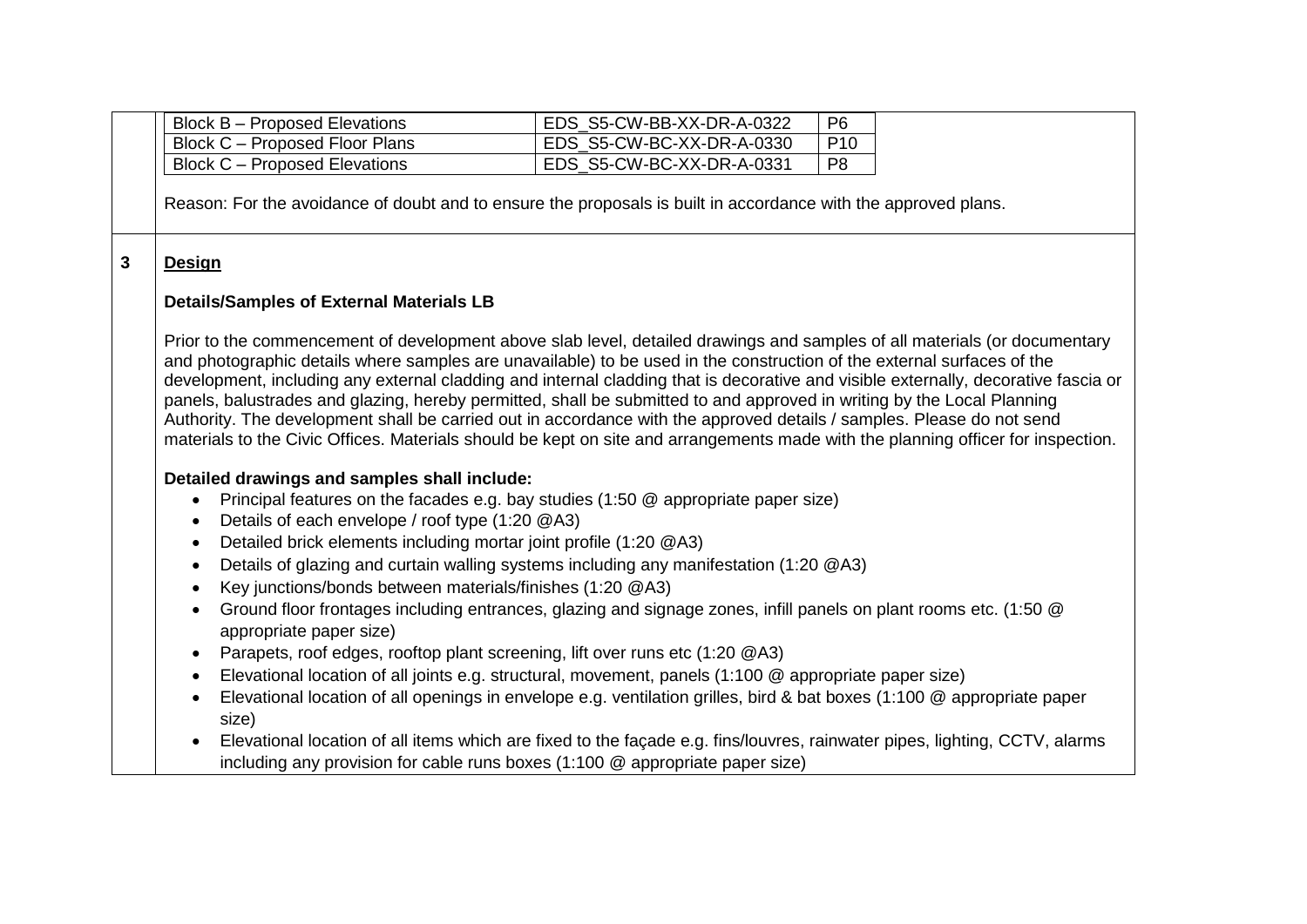|                         | Head, jamb and sill details, including profiles, for typical openings and all ground floor entrances and doors to balconies<br>$\bullet$                                                                                                                    |                            |                 |  |  |
|-------------------------|-------------------------------------------------------------------------------------------------------------------------------------------------------------------------------------------------------------------------------------------------------------|----------------------------|-----------------|--|--|
|                         | / terraces $(1:20 \text{ @A3})$                                                                                                                                                                                                                             |                            |                 |  |  |
|                         | Details of key architectural metalwork / screens / gates (1:20 @A3)<br>$\bullet$                                                                                                                                                                            |                            |                 |  |  |
|                         | Details of balconies and terraces including floor finishes (1:20 @A3)<br>$\bullet$                                                                                                                                                                          |                            |                 |  |  |
|                         | Balustrade details (1:20 @A3)<br>$\bullet$                                                                                                                                                                                                                  |                            |                 |  |  |
|                         | Details of soffits and canopies (1:20 @A3)<br>$\bullet$                                                                                                                                                                                                     |                            |                 |  |  |
|                         | Details of external stairs (1:50 @A3)<br>$\bullet$                                                                                                                                                                                                          |                            |                 |  |  |
|                         | Junctions with neighbouring buildings (1:20 @A3)<br>$\bullet$                                                                                                                                                                                               |                            |                 |  |  |
|                         | External signage details including elevations and sections (1:50 @A3) (excluding signage requiring separate<br>$\bullet$<br>advertisement consent)                                                                                                          |                            |                 |  |  |
|                         | Any other items not listed but bespoke to building requirement<br>$\bullet$                                                                                                                                                                                 |                            |                 |  |  |
|                         |                                                                                                                                                                                                                                                             |                            |                 |  |  |
|                         | Reason: In the interests of the appearance of the development and to ensure that the development would preserve the historic                                                                                                                                |                            |                 |  |  |
|                         | character and appearance of the Listed Building and in accordance with Policies HC10, HC11 and HC12 of the adopted Local                                                                                                                                    |                            |                 |  |  |
|                         | Plan 1998 & 2006, and Policy DM7 of the Local Plan Submission Version 2017, and the NPPF 2021.                                                                                                                                                              |                            |                 |  |  |
|                         |                                                                                                                                                                                                                                                             |                            |                 |  |  |
| $\overline{\mathbf{4}}$ | <b>Materials LB</b>                                                                                                                                                                                                                                         |                            |                 |  |  |
|                         |                                                                                                                                                                                                                                                             |                            |                 |  |  |
|                         | The materials and finishes shall be in accordance with the details submitted and approved pursuant to Condition 4. The details<br>to be submitted and used in the construction of the external surfaces of the development hereby permitted shall match (in |                            |                 |  |  |
|                         |                                                                                                                                                                                                                                                             |                            |                 |  |  |
|                         | colour, style, bonding & texture) those shown on plan numbers:                                                                                                                                                                                              |                            |                 |  |  |
|                         | Proposed Ground and First Floor Plan                                                                                                                                                                                                                        | EDS_S5-CW-XX-XX-DR-A-0300  | P <sub>16</sub> |  |  |
|                         | Proposed Second and Third Floor Plan                                                                                                                                                                                                                        | EDS S5-CW-XX-XX-DR-A-0301  | P <sub>12</sub> |  |  |
|                         | Proposed Roof Plan                                                                                                                                                                                                                                          | EDS S5-CW-XX-XX-DR-A-0302  | P <sub>10</sub> |  |  |
|                         | Proposed Site Sections Sheet 1                                                                                                                                                                                                                              | EDS_S5-CW-XX-XX-DR-A-0303  | P <sub>9</sub>  |  |  |
|                         | Bay Elevations - Sheets 1                                                                                                                                                                                                                                   | EDS_S5-CW-XX-XX-DR-A-0304  | P7              |  |  |
|                         | Bay Elevations - Sheets 2                                                                                                                                                                                                                                   | EDS_S5-CW-XX-XX-DR-A-0305  | P <sub>6</sub>  |  |  |
|                         | Bay Elevations - Sheets 3                                                                                                                                                                                                                                   | EDS_S5-CW-XX-XX-DR-A-0306  | P7              |  |  |
|                         | <b>Proposed Street Scenes</b>                                                                                                                                                                                                                               | EDS S5-CW-XX-XX-DR-A-0311  | P <sub>6</sub>  |  |  |
|                         | Connection to Civic Offices - Plan + Elevation                                                                                                                                                                                                              | EDS_S5-CW-XX-XX-DR-A-0313  | P <sub>3</sub>  |  |  |
|                         | Sub-station - Proposed Plans and Elevation                                                                                                                                                                                                                  | EDS S5-CW-XX-XX-DR-A-03100 | P <sub>2</sub>  |  |  |
|                         | Block A - Proposed Floor Plans Sheet 1                                                                                                                                                                                                                      | EDS S5-CW-BA-XX-DR-A-0310  | P <sub>10</sub> |  |  |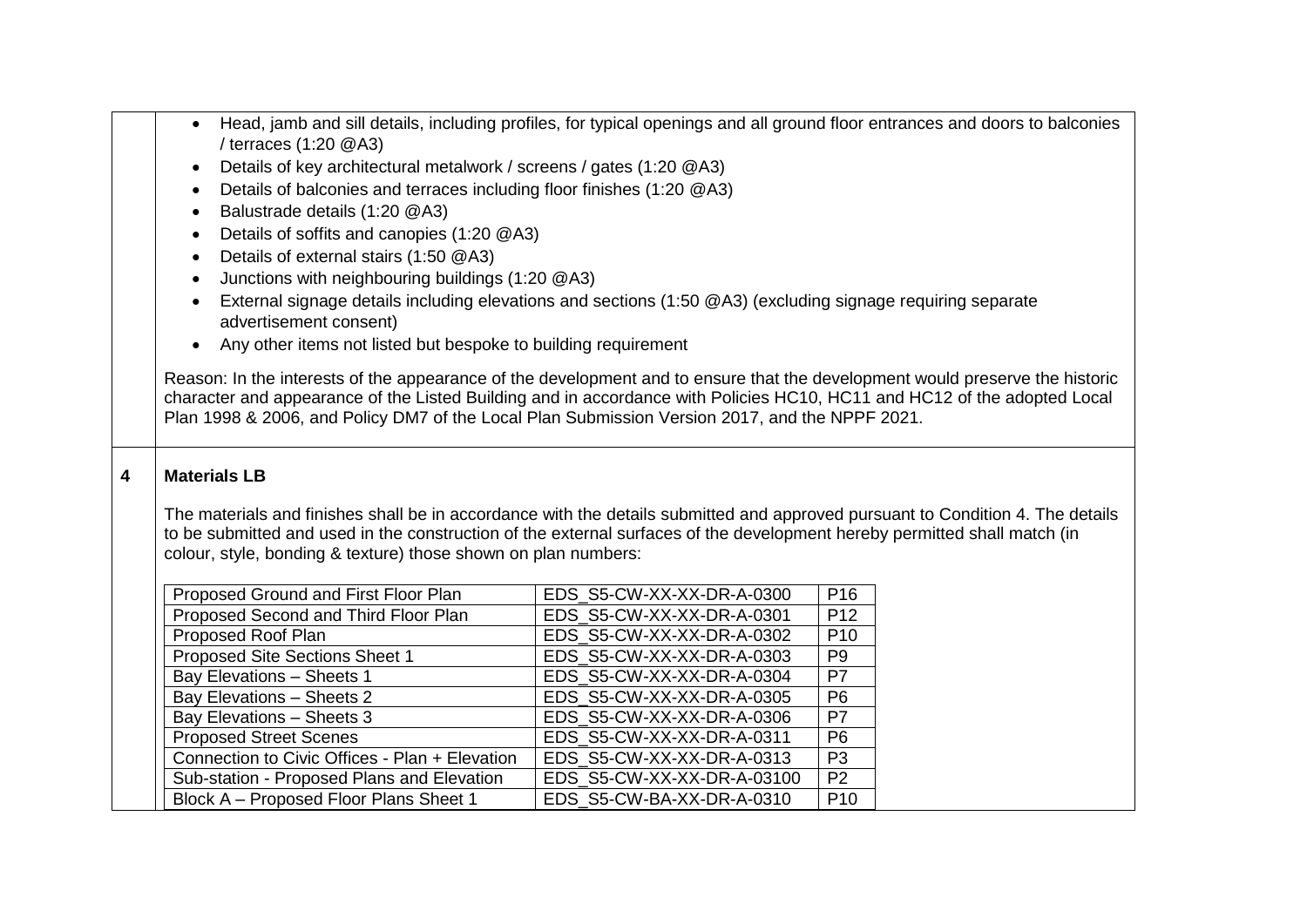|   | Block A - Proposed Floor Plans Sheet 2                                                                                                                                                                                                                                                                                                                                                                                                                                                                | EDS_S5-CW-BA-XX-DR-A-0311 | P7              |  |  |
|---|-------------------------------------------------------------------------------------------------------------------------------------------------------------------------------------------------------------------------------------------------------------------------------------------------------------------------------------------------------------------------------------------------------------------------------------------------------------------------------------------------------|---------------------------|-----------------|--|--|
|   | <b>Block A - Proposed Elevations</b>                                                                                                                                                                                                                                                                                                                                                                                                                                                                  | EDS S5-CW-BA-XX-DR-A-0312 | P <sub>9</sub>  |  |  |
|   | Block B - Proposed Floor Plans Sheet 1                                                                                                                                                                                                                                                                                                                                                                                                                                                                | EDS S5-CW-BB-XX-DR-A-0320 | P <sub>8</sub>  |  |  |
|   | Block B - Proposed Floor Plans Sheet 2                                                                                                                                                                                                                                                                                                                                                                                                                                                                | EDS S5-CW-BB-XX-DR-A-0321 | P <sub>6</sub>  |  |  |
|   | <b>Block B - Proposed Elevations</b>                                                                                                                                                                                                                                                                                                                                                                                                                                                                  | EDS S5-CW-BB-XX-DR-A-0322 | P <sub>6</sub>  |  |  |
|   | Block C - Proposed Floor Plans                                                                                                                                                                                                                                                                                                                                                                                                                                                                        | EDS S5-CW-BC-XX-DR-A-0330 | P <sub>10</sub> |  |  |
|   | <b>Block C - Proposed Elevations</b>                                                                                                                                                                                                                                                                                                                                                                                                                                                                  | EDS S5-CW-BC-XX-DR-A-0331 | P <sub>8</sub>  |  |  |
|   | Reason: In the interests of the appearance of the development and to ensure that the development would preserve the historic<br>character and appearance of the Listed Building and in accordance with Policies HC10, HC11 and HC12 of the adopted Local<br>Plan 1998 & 2006, and Policy DM7 of the Local Plan Submission Version 2017, and the NPPF 2021.                                                                                                                                            |                           |                 |  |  |
| 5 | <b>Historic Environment Recording</b>                                                                                                                                                                                                                                                                                                                                                                                                                                                                 |                           |                 |  |  |
|   | No demolition, conversion or alterations shall commence until a programme of historic building recording has been secured in<br>accordance with a written scheme of investigation (WSI) to be submitted to and approved in writing by the local planning<br>authority.                                                                                                                                                                                                                                |                           |                 |  |  |
|   | No demolition, conversion or alterations shall take place until the satisfactory completion of the recording in accordance with<br>the WSI submitted and agreed pursuant to this condition.                                                                                                                                                                                                                                                                                                           |                           |                 |  |  |
|   | A report detailing the results of the recording programme and confirming the deposition of the archive to an appropriate<br>depository as identified and agreed in the WSI shall be submitted to the Local Planning Authority prior to first occupation of the<br>development. A professional team of archaeologists should undertake the archaeological work. The archaeological work will<br>consist of a historic building record of the historic buildings proposed for demolition or conversion. |                           |                 |  |  |
|   | Reason: To ensure the historic and architectural assets of the building are properly documented and recorded, in accordance<br>with Policies HC10, HC11 and HC12 of the adopted Local Plan 1998 & 2006, and Policy DM7 of the Local Plan Submission<br>Version 2017, and the NPPF 2021.                                                                                                                                                                                                               |                           |                 |  |  |
| 6 | <b>Making Good LB</b>                                                                                                                                                                                                                                                                                                                                                                                                                                                                                 |                           |                 |  |  |